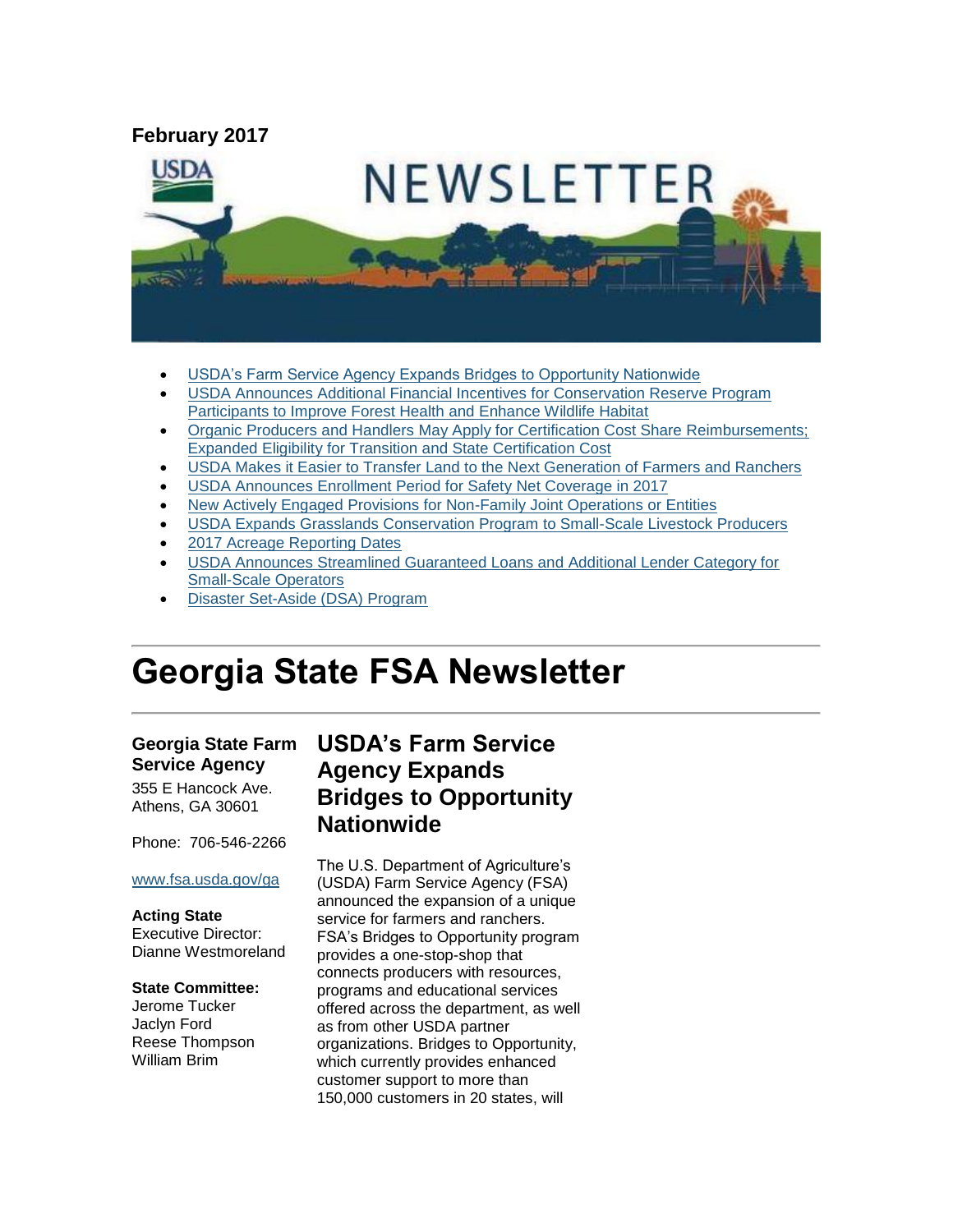**Administrative Officer:** Dianne Westmoreland

**Farm Loan Chief:** Robert Tyson

**Farm Program Chief:** Brett Martin

**Public Affairs/Outreach:** Neal Leonard

To find contact information for your local office go to [www.fsa.usda.gov/ga](http://www.fsa.usda.gov/ga)

expand to serve customers across the country before the end of the month using fiscal year 2016 funds.

FSA's presence in over 2,100 county offices, in nearly every rural county, puts the agency in a unique position to partner with non-governmental organizations to reach thousands of agricultural producers who can benefit from the programs and services. Bridges to Opportunity allows FSA employees to search and obtain a list of all local, state, regional and national organizations that may be able assist local producers with their specific need. For example, FSA's Houston County office in Texas partnered with many agricultural organizations to serve producers affected by severe drought. When drought-stricken agricultural producers came to the county office looking for assistance, FSA employees were able to provide traditional services, such as the Livestock Forage Program and the Emergency Loan Program administered by FSA, as well as connect local farmers with local, regional, and national organizations that provide drought assistance and education.

Bridges to Opportunity was developed by FSA to provide producers with a more comprehensive customer service experience by connecting them with other USDA agencies and nonfederal partners. Through Bridges to Opportunity, FSA county office employees have the tools to connect farmers, ranchers and anyone interested in agriculture with customized expertise on topics ranging including organic production, beginning farmer resources, integrated pest management, disaster assistance, conservation practices, agricultural educational courses, loans, grants and other financial assistance that can start, grow or benefit farming and ranching operations.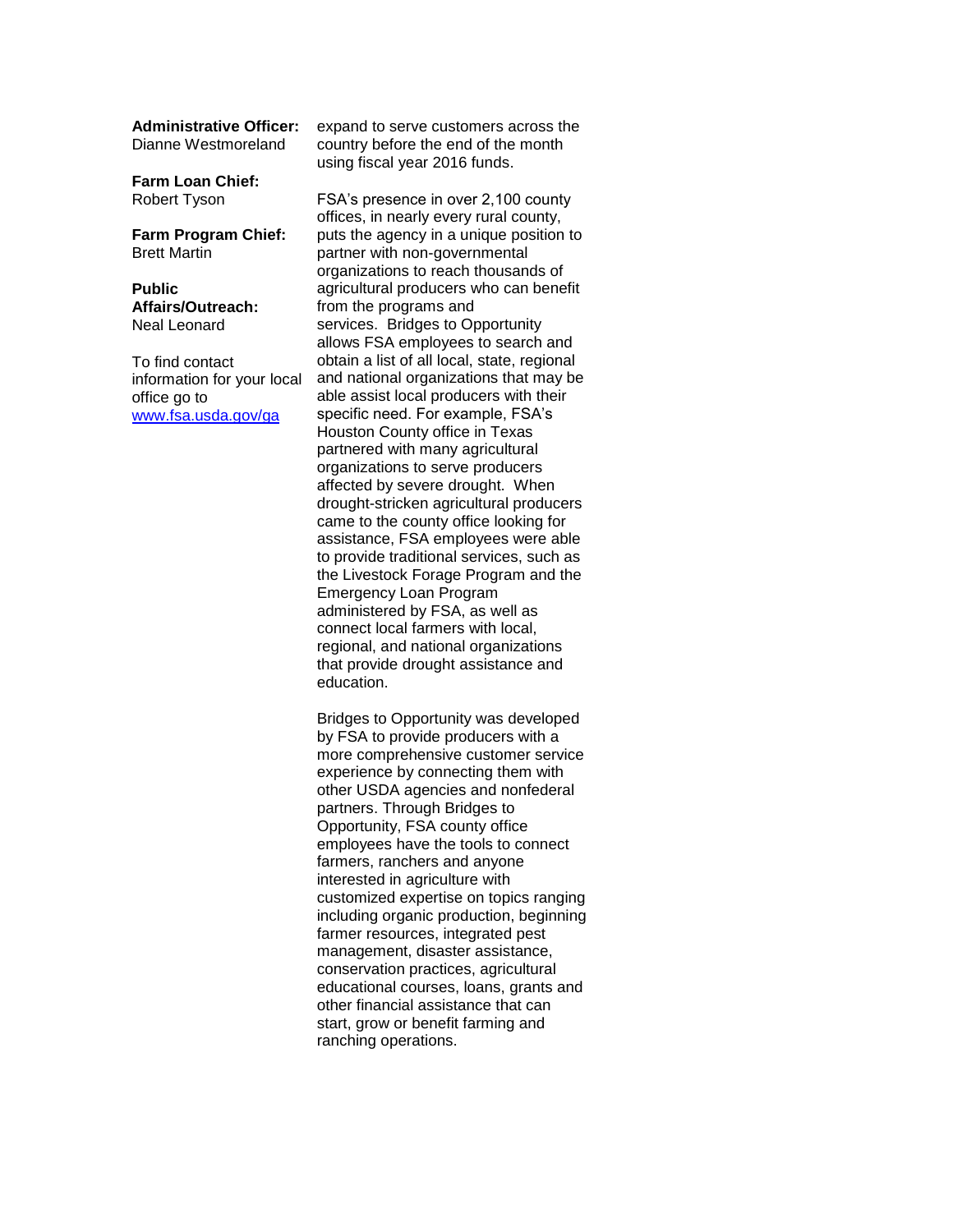For more information about Bridges to Opportunity, please contact your local FSA county office.

### <span id="page-2-0"></span>**USDA Announces Additional Financial Incentives for Conservation Reserve Program Participants to Improve Forest Health and Enhance Wildlife Habitat**

In an effort to improve wildlife habitat and the health of private forest lands, the U.S. Department of Agriculture (USDA) Farm Service Agency (FSA) announced additional incentives available for Conservation Reserve Program (CRP) participants to actively manage forest lands enrolled in the program.

Under the provisions of the 2014 Farm Bill, \$10 million is available nationwide to eligible CRP participants. Those selected will be encouraged to thin, prescribe burn or otherwise manage their forests in order to allow sunlight to reach the forest floor. This will encourage the development of grasses, forbs and legumes, benefitting numerous species including pollinators and grasslanddependent birds such as the northern bobwhite.

Eligibility is limited to landowners and agricultural producers already enrolled in CRP with conservation covers primarily containing trees. Incentive payments, not to exceed 150 percent of the cost to implement a particular customary forestry activity as described, have been established. CRP participants meeting eligibility requirements and interested in making offers to participate should visit their local FSA county office.

For more information about FSA conservation programs, visit the FSA County Office at the local USDA service center or go to [www.fsa.usda.gov/conservation.](http://www.fsa.usda.gov/conservation)

# <span id="page-2-1"></span>**Organic Producers and Handlers May Apply for Certification Cost Share Reimbursements; Expanded Eligibility for Transition and State Certification Cost**

Starting March 20, 2017, organic producers and handlers will be able to visit over 2,100 USDA Farm Service Agency (FSA) offices to apply for federal reimbursement to assist with the cost of receiving and maintaining organic or transitional certification.

USDA reimburses organic producers up to 75 percent of the cost of organic certification, but only about half of the nation's organic operations currently participate in the program. Starting March 20, USDA will provide a uniform, streamlined process for organic producers and handlers to apply for organic cost share assistance either by mail or in person.

USDA is making changes to increase participation in the National Organic Certification Cost Share Program (NOCCSP) and the Agricultural Management Assistance Organic Certification Cost Share Program, and at the same time provide more opportunities for organic producers to access other USDA programs, such as disaster protection and loans for farms, facilities and marketing. Producers can also access information on nonfederal agricultural resources, and get referrals to local experts, including organic agriculture, through USDA's Bridges to Opportunity service at the local FSA office.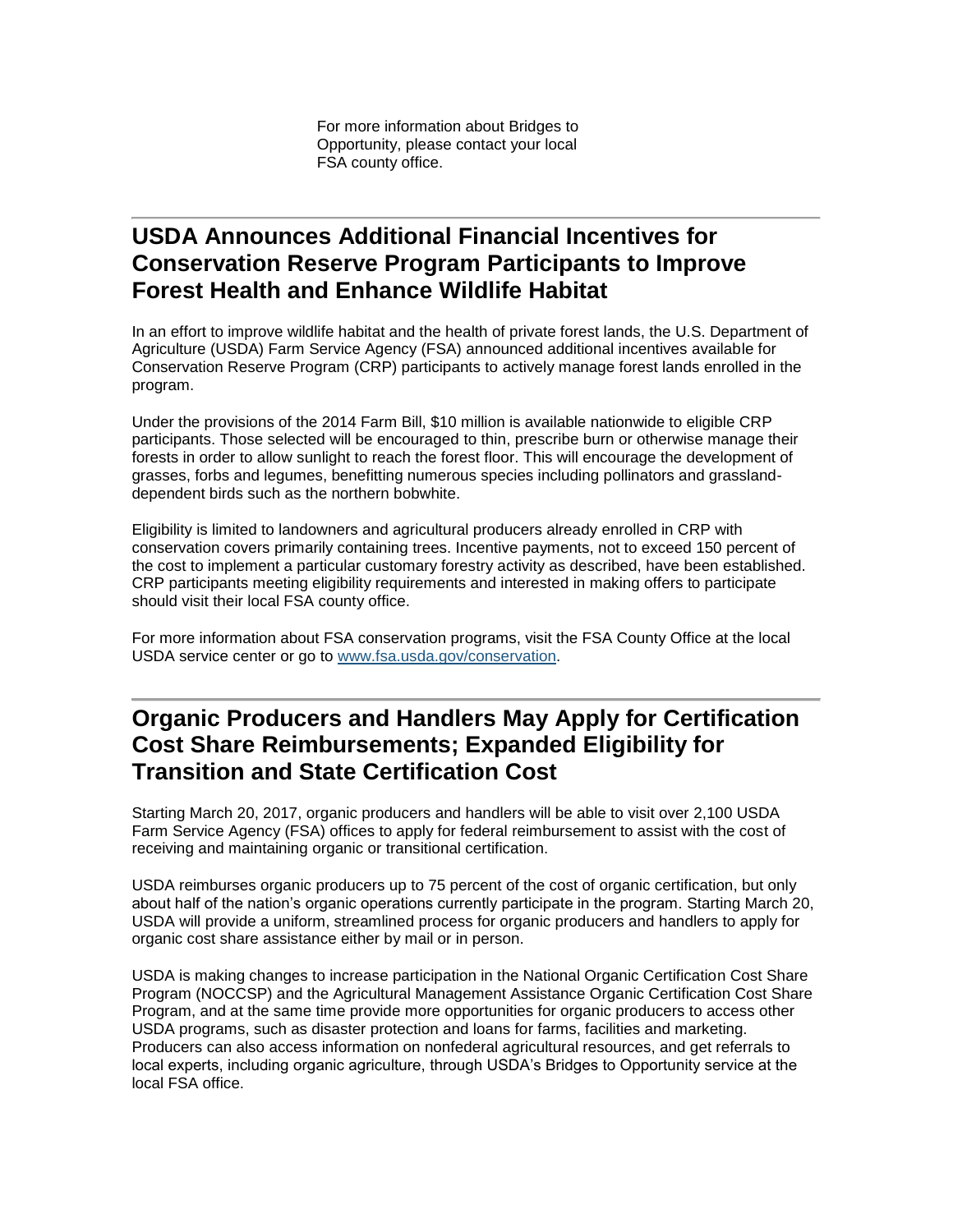Historically, many state departments of agriculture have obtained grants to disburse reimbursements to those producers and handlers qualifying for cost share assistance. FSA will continue to partner with states to administer the programs. For states that want to continue to directly administer the programs, applications will be due Feb. 17, 2017.

Eligible producers include any certified producers or handlers who have paid organic or transitional certification fees to a [USDA-accredited certifying](https://www.ams.usda.gov/services/organic-certification/certifying-agents) agent. Application fees, inspection costs, fees related to equivalency agreement/ arrangement requirements, travel/per diem for inspectors, user fees, sales assessments and postage are all eligible for a cost share reimbursement from USDA.

Once certified, producers and handlers are eligible to receive reimbursement for up to 75 percent of certification costs each year up to a maximum of \$750 per certification scope—crops, livestock, wild crops and handling. This announcement also adds transitional certification and state organic program fees as additional scopes.

To learn more about organic certification cost share, please visit [www.fsa.usda.gov/organic](https://www.fsa.usda.gov/programs-and-services/outreach-and-education/help-for-organic-farming/index) or contact a local FSA office by visiting [http://offices.usda.gov.](https://offices.sc.egov.usda.gov/locator/app)

### <span id="page-3-0"></span>**USDA Makes it Easier to Transfer Land to the Next Generation of Farmers and Ranchers**

Allows for Transfer of Certain Conservation Reserve Program Land to New Farmers; Provides Priority Enrollment in Working Lands Conservation Programs

U.S. Department of Agriculture (USDA) is offering an early termination opportunity for certain Conservation Reserve Program (CRP) contracts, making it easier to transfer property to the next generation of farmers and ranchers, including family members. The land that is eligible for the early termination is among the least environmentally sensitive land enrolled in CRP.

Normally if a landowner terminates a CRP contract early, they are required to repay all previous payments plus interest. The new policy waives this repayment if the land is transferred to a beginning farmer or rancher through a sale or lease with an option to buy. With CRP enrollment close to the Congressionally-mandated cap of 24 million acres, the early termination will also allow USDA to enroll other land with higher conservation value elsewhere.

Acres terminated early from CRP under these land tenure provisions will be eligible for priority enrollment consideration into the CRP Grasslands, if eligible; or the Conservation Stewardship Program or Environmental Quality Incentives Program, as determined by the Natural Resources Conservation Service.

<span id="page-3-1"></span>According to the Tenure, Ownership and Transition of Agricultural Land survey, conducted by USDA in 2014, U.S. farmland owners expect to transfer 93 million acres to new ownership during 2015-2019. This represents 10 percent of all farmland across the nation. Details on the early termination opportunity will be available starting on Jan. 9, 2017, at local USDA service centers. For more information about CRP and to find out if your acreage is eligible for early contract termination, contact your local Farm Service Agency (FSA) office or go online at [www.fsa.usda.gov/crp.](http://www.fsa.usda.gov/crp)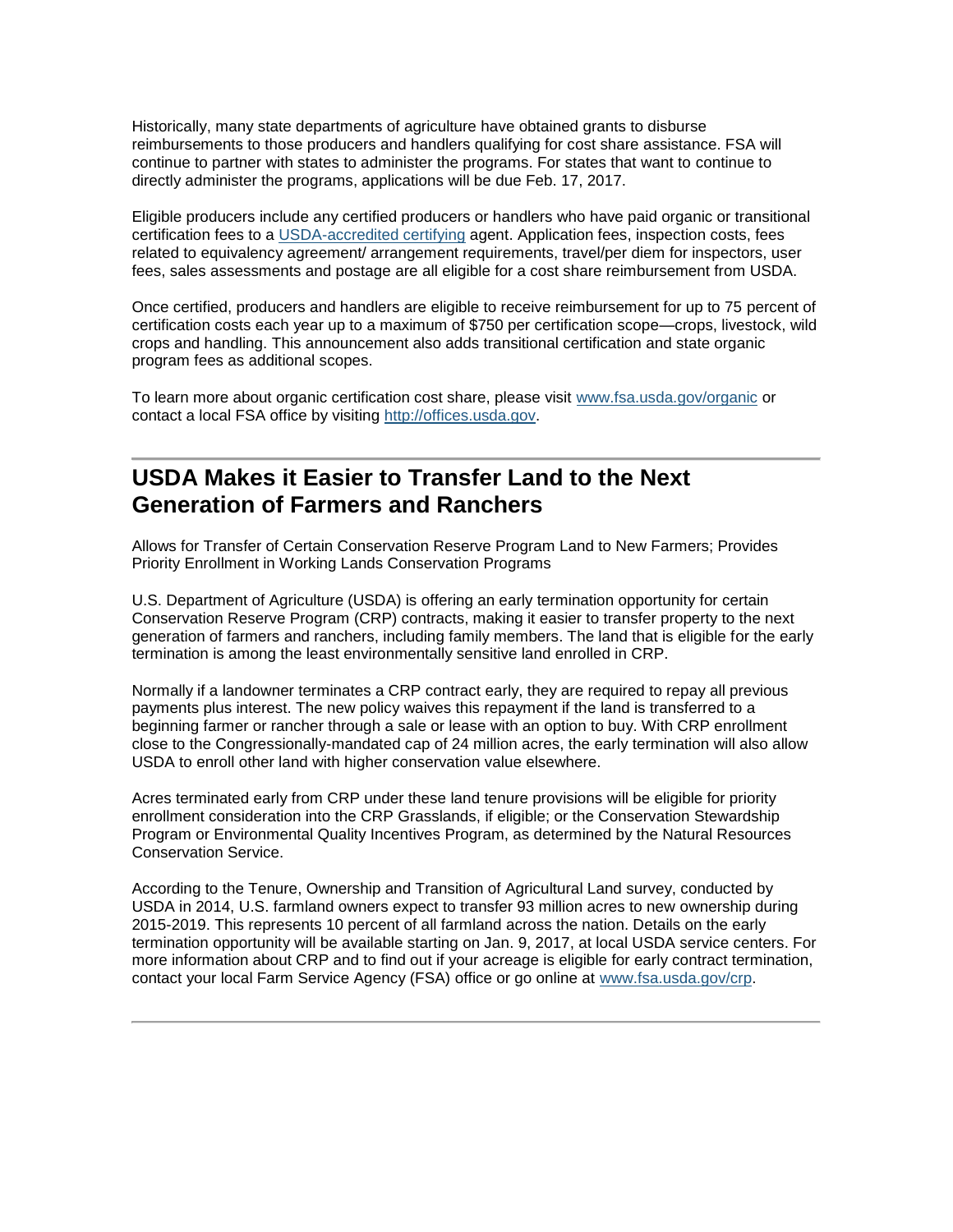# **USDA Announces Enrollment Period for Safety Net Coverage in 2017**

Producers on farms with base acres under the safety net programs established by the 2014 Farm Bill, known as the Agriculture Risk Coverage (ARC) or Price Loss Coverage (PLC) programs, can visit their local FSA office to sign contracts and enroll for the 2017 crop year. The enrollment period will continue until Aug. 1, 2017.

Since shares and ownership of a farm can change year-to-year, producers on the farm must enroll by signing a contract each program year.

If a farm is not enrolled during the 2017 enrollment period, the producers on that farm will not be eligible for financial assistance from the ARC or PLC programs for the 2017 crop should crop prices or farm revenues fall below the historical price or revenue benchmarks established by the program. Producers who made their elections in 2015 must still enroll during the 2017 enrollment period.

The ARC and PLC programs were authorized by the 2014 Farm Bill and offer a safety net to agricultural producers when there is a substantial drop in prices or revenues for covered commodities. Covered commodities include barley, canola, large and small chickpeas, corn, crambe, flaxseed, grain sorghum, lentils, mustard seed, oats, peanuts, dry peas, rapeseed, long grain rice, medium grain rice (which includes short grain and sweet rice), safflower seed, sesame, soybeans, sunflower seed and wheat. Upland cotton is no longer a covered commodity. For more details regarding these programs, go to [www.fsa.usda.gov/arc-plc.](http://www.fsa.usda.gov/arc-plc)

For more information, producers are encouraged to visit their local FSA office. To find a local FSA office, visit [http://offices.usda.gov.](http://offices.usda.gov/)

# <span id="page-4-0"></span>**New Actively Engaged Provisions for Non-Family Joint Operations or Entities**

Many Farm Service Agency programs require all program participants, either individuals or legal entities, to be "actively engaged in farming". This means participants provide a significant contribution to the farming operation, whether it is capital, land, equipment, active personal labor and/or management. For entities, each partner, stockholder or member with an ownership interest, must contribute active personal labor and/or management to the operation on a regular basis.

The 2014 Farm Bill established additional payment eligibility provisions relating to the farm management component of meeting "actively engaged in farming". These new provisions apply to joint operations comprised of non-family members or partners, stockholders or persons with an ownership in the farming operation. Effective for 2016 and subsequent crop years, non-family joint operations are afforded to one member that may use a significant contribution of active personal management exclusively to meet the requirements to be determined "actively engaged in farming". The person or member will be defined as the Farm Manager for the purposes of administering these new management provisions.

In some instances, additional persons or members of a non-family member joint operation who meet the definition of Farm Manager may also be allowed to use such a contribution of active personal management to meet the eligibility requirements. However, under no circumstances may the number of Farm Managers in a non-family joint operation exceed a total of three in any given crop and program year.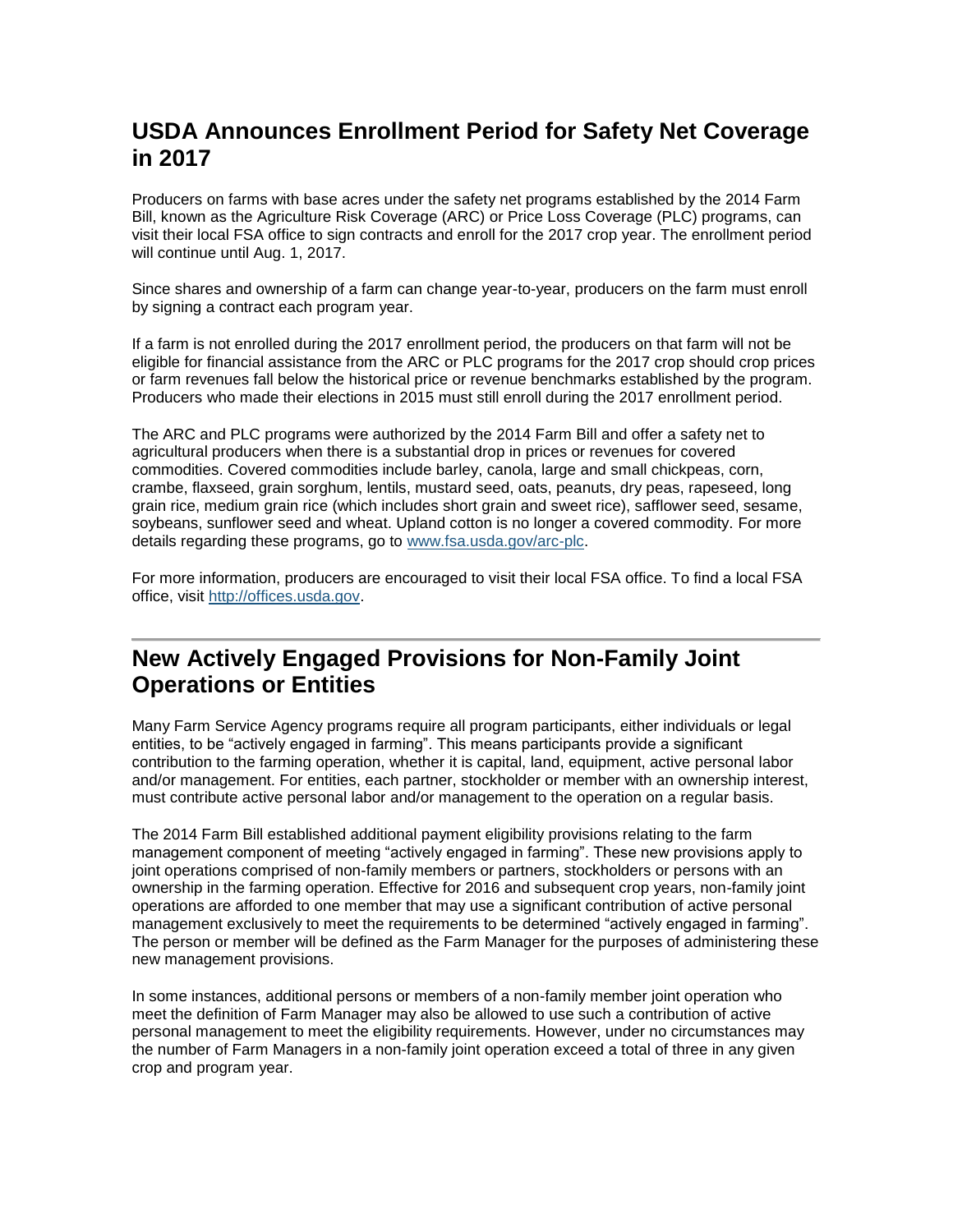# <span id="page-5-0"></span>**USDA Expands Grasslands Conservation Program to Small-Scale Livestock Producers**

Helping Dairy, Beef and Other Producers Protect Working Grasslands in 43 States

USDA will accept over 300,000 acres in 43 states that were offered by producers during the recent ranking period for the Conservation Reserve Program (CRP) Grasslands enrollment with emphasis placed on small-scale livestock operations. Through the voluntary CRP Grasslands program, grasslands threatened by development or conversion to row crops are maintained as livestock grazing areas, while providing important conservation benefits. Approximately 200,000 of the accepted acres were offered by small-scale livestock operations.

The most recent ranking period closed on Dec. 16, 2016, and included for the first time a CRP Grasslands practice specifically tailored for small-scale livestock grazing operations to encourage broader participation. Under this ranking period and for future periods, small-scale livestock operations with 100 or fewer head of grazing cows (or the equivalent) can submit applications to enroll up to 200 acres of grasslands per farm. Larger operations may still make offers through the normal process. USDA met its goal of 200,000 acres under this small-scale initiative. The new practice for small-scale livestock grazing operations encourages greater diversity geographically and in all types of livestock operations. Visit<http://go.usa.gov/x9PFS> to view the complete list of acres accepted by state.

Participants in CRP Grasslands establish or maintain long-term, resource-conserving grasses and other plant species to control soil erosion, improve water quality and develop wildlife habitat on marginally productive agricultural lands. CRP Grasslands participants can use the land for livestock production (e.g. grazing or producing hay), while following their conservation and grazing plans in order to maintain the cover.

Small livestock operations or other farming and ranching operations interested in participating in CRP Grasslands should contact their local FSA office. To learn more about FSA's conservation programs, visit [www.fsa.usda.gov/conservation.](http://www.fsa.usda.gov/conservation)

# <span id="page-5-1"></span>**2017 Acreage Reporting Dates**

In order to comply with FSA program eligibility requirements, all producers are encouraged to visit their local FSA County Office to file an accurate crop certification report by the applicable deadline.

The following acreage reporting dates are applicable:

| March 15, 2017 Cabbage (Planted 10/1-2/20), Onions (Planted 10/21-2/1), Pecans |  |  |  |  |  |  |
|--------------------------------------------------------------------------------|--|--|--|--|--|--|
|--------------------------------------------------------------------------------|--|--|--|--|--|--|

- May 15, 2017 Sweet Corn (Planted 8/26-5/15), Tobacco, Tomatoes (Planted 8/16-4/5)
- July 15, 2017 All other Crops

August 15, 2017 Tomatoes (Planted 7/1-8/15)

The following exceptions apply to the above acreage reporting dates: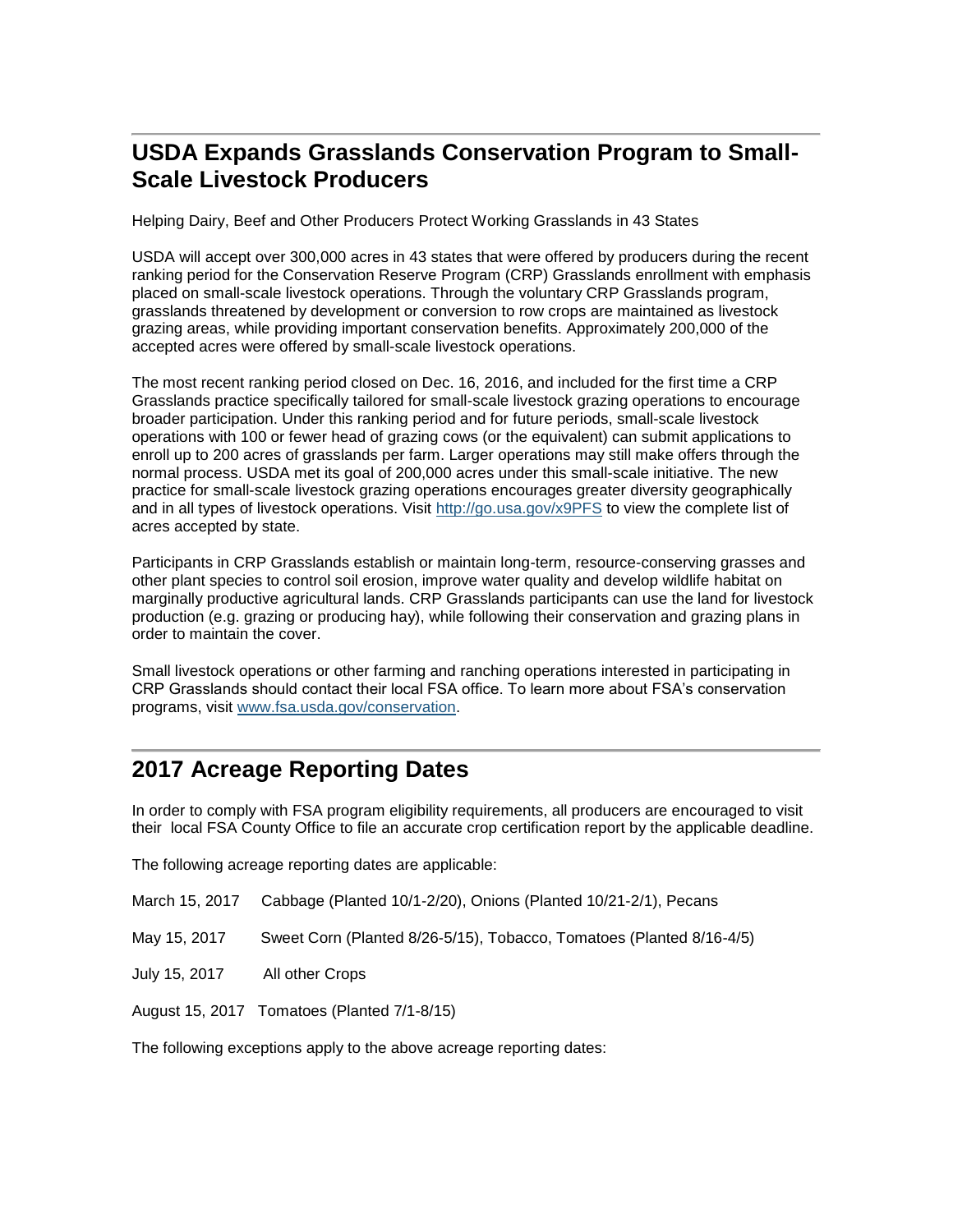- If the crop has not been planted by the above acreage reporting date, then the acreage must be reported no later than 15 calendar days after planting is completed.
- If a producer acquires additional acreage after the above acreage reporting date, then the acreage must be reported no later than 30 calendars days after purchase or acquiring the lease. Appropriate documentation must be provided to the county office.
- If a perennial forage crop is reported with the intended use of "cover only," "green manure," "left standing," or "seed," then the acreage must be reported by July 15th. Noninsured Crop Disaster Assistance Program (NAP) policy holders should note that the acreage reporting date for NAP covered crops is the earlier of the dates listed above or 15 calendar days before grazing or harvesting of the crop begins. For questions regarding crop certification and crop loss reports, please contact FSA office at Phone.

# <span id="page-6-0"></span>**USDA Announces Streamlined Guaranteed Loans and Additional Lender Category for Small-Scale Operators**

Options Help More Beginning, Small and Urban Producers Gain Access to Credit

The U.S. Department of Agriculture (USDA) announced the availability of a streamlined version of USDA guaranteed loans, which are tailored for smaller scale farms and urban producers. The program, called EZ Guarantee Loans, uses a simplified application process to help beginning, small, underserved and family farmers and ranchers apply for loans of up to \$100,000 from USDAapproved lenders to purchase farmland or finance agricultural operations.

A new category of lenders will join traditional lenders, such as banks and credit unions, in offering USDA EZ Guarantee Loans. Microlenders, which include Community Development Financial Institutions and Rural Rehabilitation Corporations, will be able to offer their customers up to \$50,000 of EZ Guaranteed Loans, helping to reach urban areas and underserved producers. Banks, credit unions and other traditional USDA-approved lenders, can offer customers up to \$100,000 to help with agricultural operation costs.

EZ Guarantee Loans offer low interest rates and terms up to seven years for financing operating expenses and 40 years for financing the purchase of farm real estate. USDA-approved lenders can issue these loans with the Farm Service Agency (FSA) guaranteeing the loan up to 95 percent.

More information about the available types of FSA farm loans can be found at [www.fsa.usda.gov/farmloans](http://www.fsa.usda.gov/programs-and-services/farm-loan-programs/index) or by contacting your local FSA office.

# <span id="page-6-1"></span>**Disaster Set-Aside (DSA) Program**

FSA borrowers with farms located in designated primary or contiguous disaster areas who are unable to make their scheduled FSA loan payments should consider the Disaster Set-Aside (DSA) program.

DSA is available to producers who suffered losses as a result of a natural disaster and is intended to relieve immediate and temporary financial stress. FSA is authorized to consider setting aside the portion of a payment/s needed for the operation to continue on a viable scale.

Borrowers must have at least two years left on the term of their loan in order to qualify.